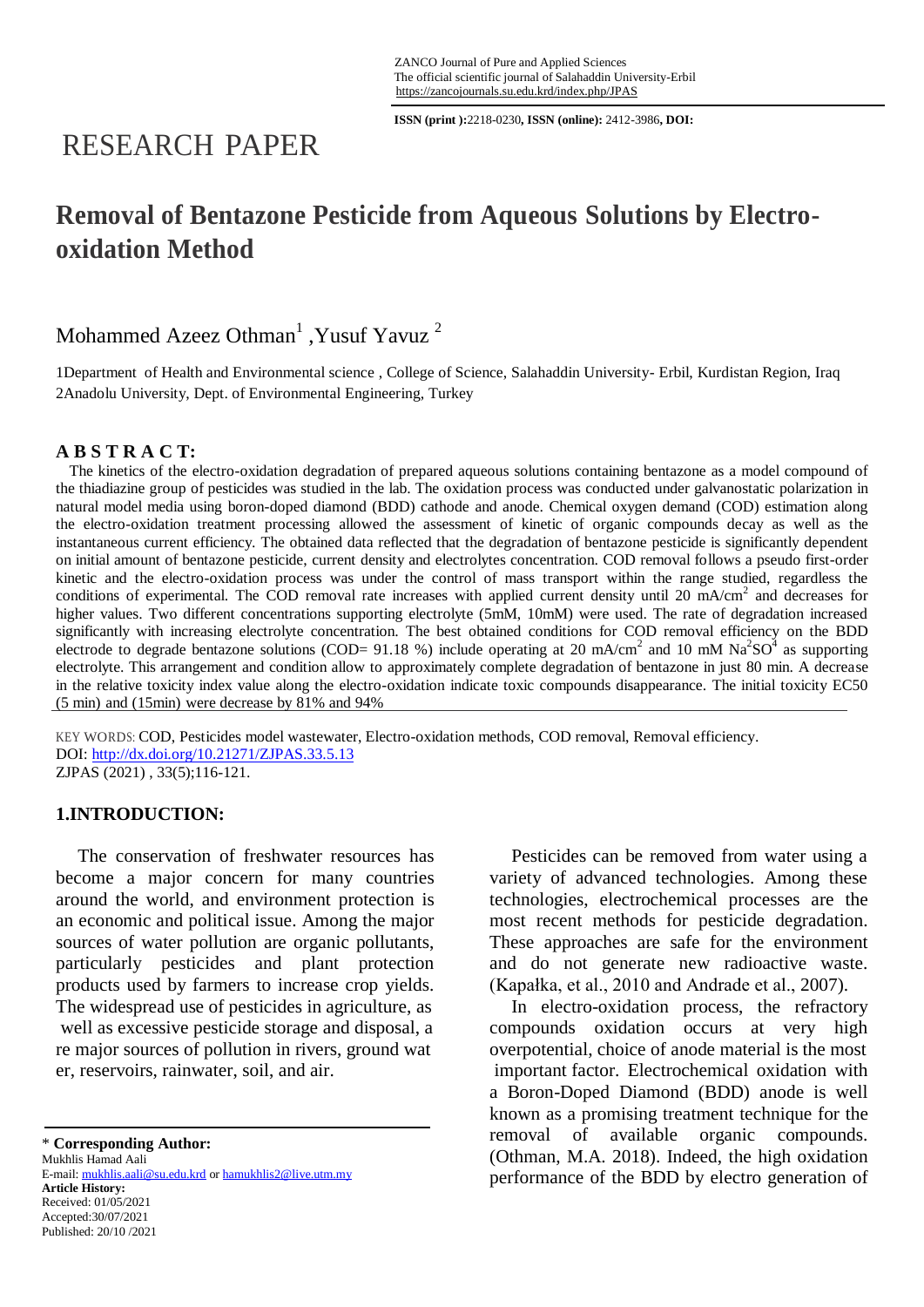hydroxyl radical (• OH) from water discharge (Eq. 1).

 $M+H2O---M(OH.)+H+e$  (1)

The hydroxyl radicals on the BDD anode are quasi-free on the surface and can react massively with organics close to the anode (Mcbeath et al., 2000). The aim of the current work is to investigate the effect of electrochemical oxidation on bentazone removal in model solutions. Measurements of global parameters such as total organic carbon and chemical oxygen demand have been used to estimate the rate of mineralization. The effect of operating variables such as current density, type of electrolytes on the efficiency of COD and bentazone removal was investigated.

## **2. EXPERIMENTAL**

## **2.1 Chemicals**

All of the solutions in this study were made in the lab as a model solution. Where a concentration of 480g/L of a commercially available bentazone pesticide was chosen for the subsequent works, and deionized water is utilized to prepare the model solution. Bearing in mind that this concentration is identical to what farmers use in agricultural fields. The properties and structural of bentazone is given in table 1. To measure the chemical oxygen demand, sulfuric acid  $(H_2SO_4)$ reagent, standard solutions of potassium dichromate  $(K_2Cr_2O_7)$ , and silver sulphate  $(Ag_2SO_4)$  were prepared. The value of COD reduction was evaluated using a closed reflux colorimetric method [16]. All chemicals used were reagent grade.



#### **2.2 Apparatus and Procedures**

In this procedure, an electrochemical cell consists of a 600 mL reactor, and 400 mL of the sample was used as is during the electrooxidation treatment, with 5.0 and 10.0 mM of Na2SO4 added as a supporting electrolyte. The BDD electrodes were connected to a digital power supply Sarton 3262.3 model (0-300 V and 0-4 A). During the experiment, a magnetic stirrer was used to maintain a steady stirring speed of 300 rpm. The electrochemical oxidation reactions were carried out at atmospheric pressure and room temperature and the duration of electro-oxidation process was 80 min. To estimate the COD reduction efficiency, samples were taken at regular intervals. All the experiments were performed in duplicate. A constant current density of 5, 10 15, and 20 mA/cm2 were applied in all experiments.

#### **2.3 Boron doped diamond electrodes set up**

The boron-doped diamond electrode was provided by CSEM. Two BDD electrodes were used in electrolysis with DC power supplies (an anode and cathode) with the width of 3.7 cm, length of 5 cm and the distance between two electrodes as 0.5 cm. The supporting electrolyte (Na2SO4) was employed at 5.0 mM and 10.0 mM concentrations. Along the experimental period of 80-minute, the samples were taken at 20-minute intervals for analysis.

#### **2.4 Analytical techniques**

Materials were collected and measured without any filtration throughout the experiments. Chemical oxygen demand data were evaluated using the TS2789 (water quality-Determination of COD) standard All samples titrated with ferric acid ammonium sulphate (FAS) which was standardized before each measurement to decide how much potassium dichromate was consumed.

COD removal percentages of taken samples were calculated as follows:

**CD** removal = 
$$
\frac{(CODo - CODt)}{CODo} * 100
$$
 (1)

Where CODo indicate the initial concentration and CODt indicate the concentration at given time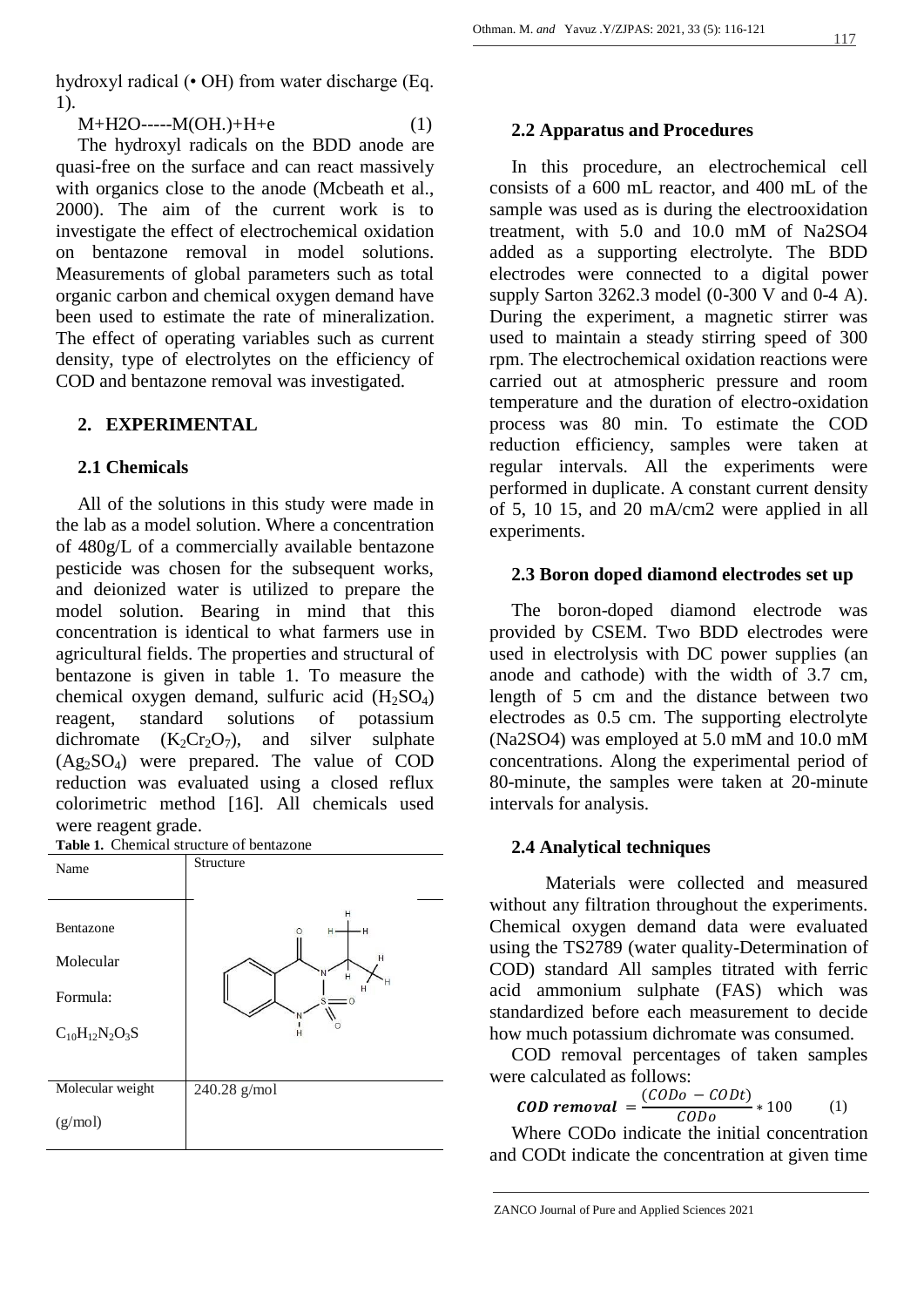118

of the pesticide removal and treatment process and calculated in mg/L.

Remaining pollutants of bentazone concentration were measured with the UV-visible spectrophotometer at λmax= 230.

## **3. Results and Discussion**

Despite the fact that the electro-oxidation approach has its own set of advantages and limitations, the current study seeks to determine the level of pesticide removal in wastewater using this method. Several variables in this approach were optimized, including current densities, time duration, support electrolyte concentration, and energy consumption.

#### **3.1 COD removal capacity**

The initial pH of the model solution effluent has been found to be an essential element determining the electrochemical process performance (Lepki et al., 2018). To evaluate its effect during the electrochemical treatment process, the sample pH was kept at its range.

The feasibility of using BDD in an electrooxidation treatment process to remove bentazone pesticide and this by estimation of COD levels in the treated sample. The current density is seen to be the important factor because it controls the reactive oxygen species amounts in addition to other electro-generated oxidants that have the ability of chemical destruction. Pesticide removal has been studied in terms of applied current density and support electrolytes. Figures 1 and 2 show that current density is the most important factor affecting bentazone removal performance. This seen significantly at the 10, 15, and 20 mA/cm2. This can be described by taking into account the formation of the highly reactive hydroxyl radical, which is directly influenced by current density and other oxidizing species including peroxydisulfate (if  $Na<sub>2</sub>SO<sub>4</sub>$  is applied as in this article) can also be competitively produced with reactive oxygen (Lin et al., 2013).

#### **3.2 Supporting electrolyte**

The removal efficiency of bentazone and COD was directly influenced by the addition of support electrolytes as shown in figure (3). In looking at figure 3 and scrutinizing it, it was noticed that COD removal rates were nearly 79% and 82.5 %

ZANCO Journal of Pure and Applied Sciences 2021

for 5.0 mM and 10.0 mM Na2SO4, respectively. please check the results in correct way.

| Table 2. COD removal and degradation cost of bentazone at |  |
|-----------------------------------------------------------|--|
| 5 mM electrolyte concentration                            |  |

| pplied current<br>(mA/cm <sup>2</sup> ) | Electrolysis Time<br>(min) | COD<br>removal (%) | Consumption<br>$(KWh/m^3)$<br><b>Energy</b> | Cumulative energy<br>consumption<br>(KWh / m <sup>3</sup> ) | Energy cost<br>(dollar / $m^3$ ) |
|-----------------------------------------|----------------------------|--------------------|---------------------------------------------|-------------------------------------------------------------|----------------------------------|
| 5                                       | 80                         | 77.29              | 2.38                                        | 9.58                                                        | 58.25                            |
| 10                                      | 80                         | 81.03              | 5.74                                        | 23.01                                                       | 140.51                           |
| 15                                      | 80                         | 83.98              | 10.63                                       | 42.12                                                       | 260.50                           |
| 20                                      | 80                         | 86.01              | 16.72                                       | 68.54                                                       | 409.679                          |

**Table 3.** COD removal and degradation cost of bentazone at 10 mM electrolyte concentration

|                                                                                                                                                                                                                                                                                                                                                                                                    | Applied current<br>(mA/cm <sup>2</sup> )        | Electrolysis Time<br>(min) | OD removal $(96)$                                         | Consumption<br>(kWhhmi)<br><b>Energy</b> | umulative energy<br>consumption<br>$(KWh/m^3)$  | Energy cost<br>$(dollar/m^3)$            |  |  |
|----------------------------------------------------------------------------------------------------------------------------------------------------------------------------------------------------------------------------------------------------------------------------------------------------------------------------------------------------------------------------------------------------|-------------------------------------------------|----------------------------|-----------------------------------------------------------|------------------------------------------|-------------------------------------------------|------------------------------------------|--|--|
|                                                                                                                                                                                                                                                                                                                                                                                                    | 5                                               | 80                         | 77.29                                                     | 2.38                                     | 9.58                                            | 58.25                                    |  |  |
|                                                                                                                                                                                                                                                                                                                                                                                                    | 10                                              | 80                         | 81.03                                                     | 5.74                                     | 23.01                                           | 140.51                                   |  |  |
|                                                                                                                                                                                                                                                                                                                                                                                                    | 15                                              | 80                         | 83.98                                                     | 10.63                                    | 42.12                                           | 260.50                                   |  |  |
|                                                                                                                                                                                                                                                                                                                                                                                                    | 20                                              | 80                         | 86.01                                                     | 16.72                                    | 68.54                                           | 409.679                                  |  |  |
| Table 3. COD removal and degradation cost of bentazone at<br>10 mM electrolyte concentration                                                                                                                                                                                                                                                                                                       |                                                 |                            |                                                           |                                          |                                                 |                                          |  |  |
|                                                                                                                                                                                                                                                                                                                                                                                                    | <b>Applied current</b><br>(mA/cm <sup>2</sup> ) | Electrolysis Time<br>(uin) | COD removal<br>$\begin{pmatrix} 0/\sqrt{9} \end{pmatrix}$ | Consumption<br>(kWhhmi)<br><b>Energy</b> | 'umulative energy<br>consumption<br>$KWh / m^3$ | Energy cost<br>(dollar /m <sup>3</sup> ) |  |  |
|                                                                                                                                                                                                                                                                                                                                                                                                    |                                                 | 80                         | 80.91                                                     | 1.47                                     | 5.98                                            | 35.98                                    |  |  |
|                                                                                                                                                                                                                                                                                                                                                                                                    | 5                                               | 80                         | 85.36                                                     | 4.15                                     | 16.65                                           | 101.57                                   |  |  |
|                                                                                                                                                                                                                                                                                                                                                                                                    | 10<br>15                                        | 80                         | 88.10                                                     | 8.05                                     | 32.62                                           | 197.27                                   |  |  |
|                                                                                                                                                                                                                                                                                                                                                                                                    | 20                                              | 80                         | 91.18                                                     | 14.23                                    | 57.63                                           | 348.74                                   |  |  |
|                                                                                                                                                                                                                                                                                                                                                                                                    |                                                 |                            |                                                           |                                          |                                                 |                                          |  |  |
| 3.3 Energy consumption<br>the<br>In 1<br>an electro-oxidation technique,<br>main<br>economic parameter is an energy consumption E<br>(kWh/m3) (Errami et al., 2014). The energy<br>consumption parameter is calculated from the<br>equation below:                                                                                                                                                 |                                                 |                            |                                                           |                                          |                                                 |                                          |  |  |
| <i>Energy Consumption</i> $(E) = \frac{I*V*t}{Vol*1000}$<br>(2)<br>Where I, V and t stand for electrical current<br>intensity (I), average voltage of the EC system<br>(V), and reaction time.<br>The technical feasibility of electrochemical<br>oxidation is normally measured in terms of the<br>percentage of pollutants removed; however, the<br>economic feasibility is measured in terms of |                                                 |                            |                                                           |                                          |                                                 |                                          |  |  |
|                                                                                                                                                                                                                                                                                                                                                                                                    | energy consumption and supporting electrolyte   |                            |                                                           |                                          |                                                 |                                          |  |  |

# **3.3 Energy consumption**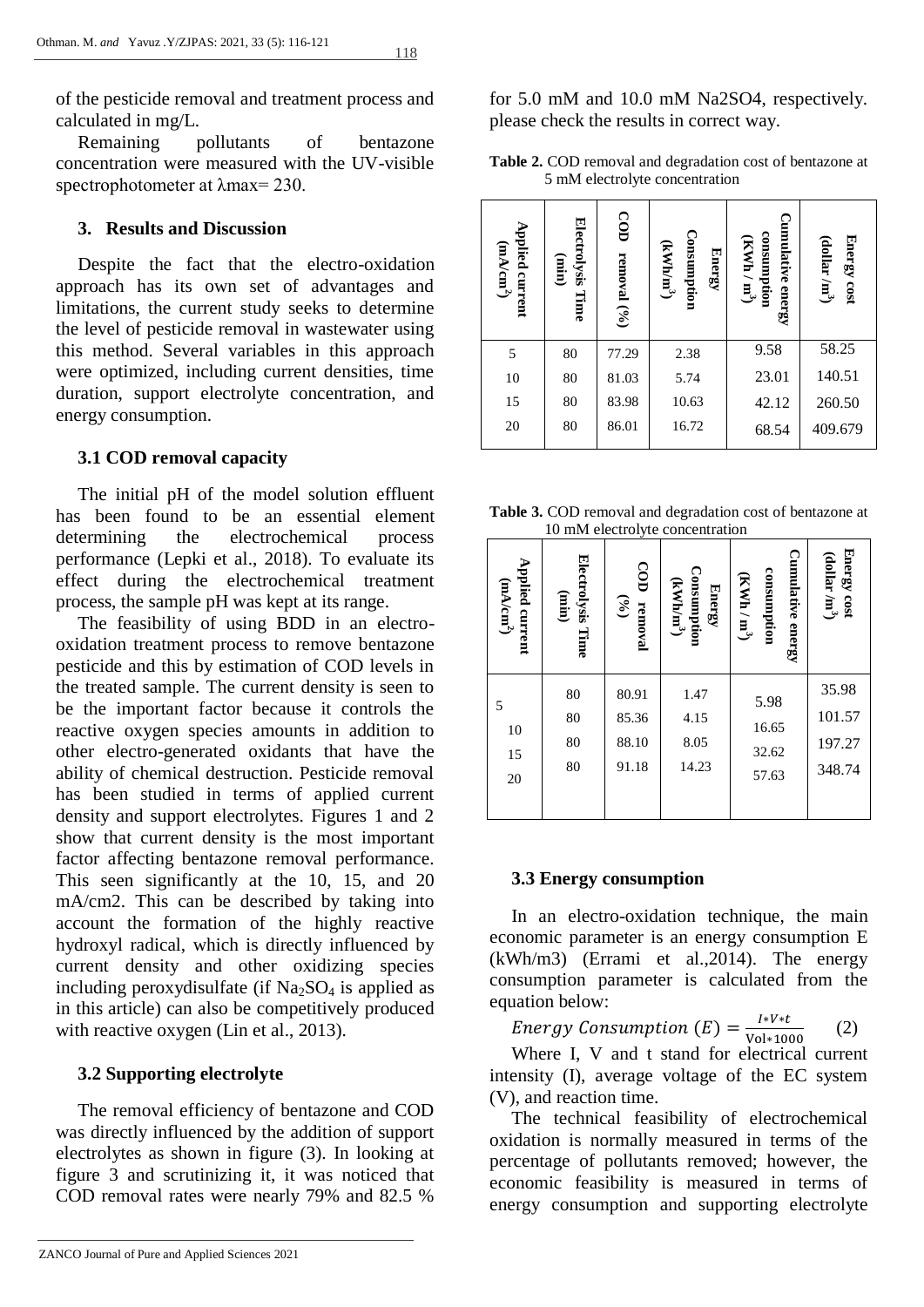dosage effect of on energy consumptions were investigated and tabulated in table 2 and 3. Because the support electrolytes and current density have an inverse relationship, increasing the Na2SO4 concentration decreases the energy consumption value. At 5mM Na2SO4 supporting electrolyte concentrations and 20mA/cm2 the maximum energy consumption of 68.54 kWh/m3 was observed. (Figure 4).

#### **3.4 Energy Cost**

The energy cost (dollar  $/m<sup>3</sup>$ ) for the removal of pesticides for each process was calculated by applying the following equation:

cumulative energy consumption  $\frac{KWh}{m^3}$ Unit price  $\Big(\frac{d}{l}\Big)$  $\frac{w_i}{KWh}$ (3)

However, at the optimal current density of 20 mA/cm<sup>2</sup>, the energy cost for the highest removal efficiency by electro-oxidation treatment was (348,74 dollar/m<sup>3</sup>). (Table 2&3).

# **3.5 Toxicity**

Toxicity assays based on V. fisheri bioluminescence which are employed as part of more rigorous environmental evaluations or for routine screening and primary evaluation of the bentazone pesticide model solution. To determine toxicity during treatment, the luminescence test was chosen as a sensitive and repeatable screening process. To evaluate the toxicity variation, percentage inhibition data taken from optimum experimental conditions were converted to a relative toxicity index (RTI). The results represented as the RTI values versus a reaction time are illustrated in Figure (6). Any decrease in RTI values during the electro-oxidation process reflects a decrease in concentration of hazardous compounds concentration. Initial toxicity EC50 (5min) was reduced by 81% after 80 minutes of the treatment by EOP. Whereas, the EC50 (15mins) values was declined by 94% for 80 minutes of electrolysis. According to category given by (Yavuz & Koparal, 2006), The EOP was found to have the potential to reduce toxicity to a minor level. This occurred along with COD reduced.

#### **4. CONCLUSION**

The electro-oxidation treatment process can efficiently remove pesticides and COD by using boron doped diamond electrode. The studies demonstrated the importance of choosing the best electrolysis parameter in order to achieve best removal rates, which are necessary for any electro-oxidation process application. The current work aimed to evaluate the electro-oxidation technique validity in the treatment of bentazone in model wastewater. The effect of current density and concentration of supporting electrolyte were evaluated on removal efficiency and COD. The current density and concentration of supporting electrolytes had an effect on the removal of bentazone pesticides in aqueous solution. The results of bentazone degradation by electrooxidation method using BDD indicated that this process gave highest removal efficiency and COD at optimum experimental conditions. At 20mA/cm2 and 10mM supporting electrolyte, the best removal efficiency was 91,18 %. Energy consumption and cost of process at the best obtained result were 57,63 kWh/m<sup>3</sup> and 348,74  $Kr\sin^3$  respectively.



**Figure 1.** *Variation of COD removal over the time depending on current density (EO, Co= 300 mg/L bentazone, 5mM Na2SO4, pH= 6.43)*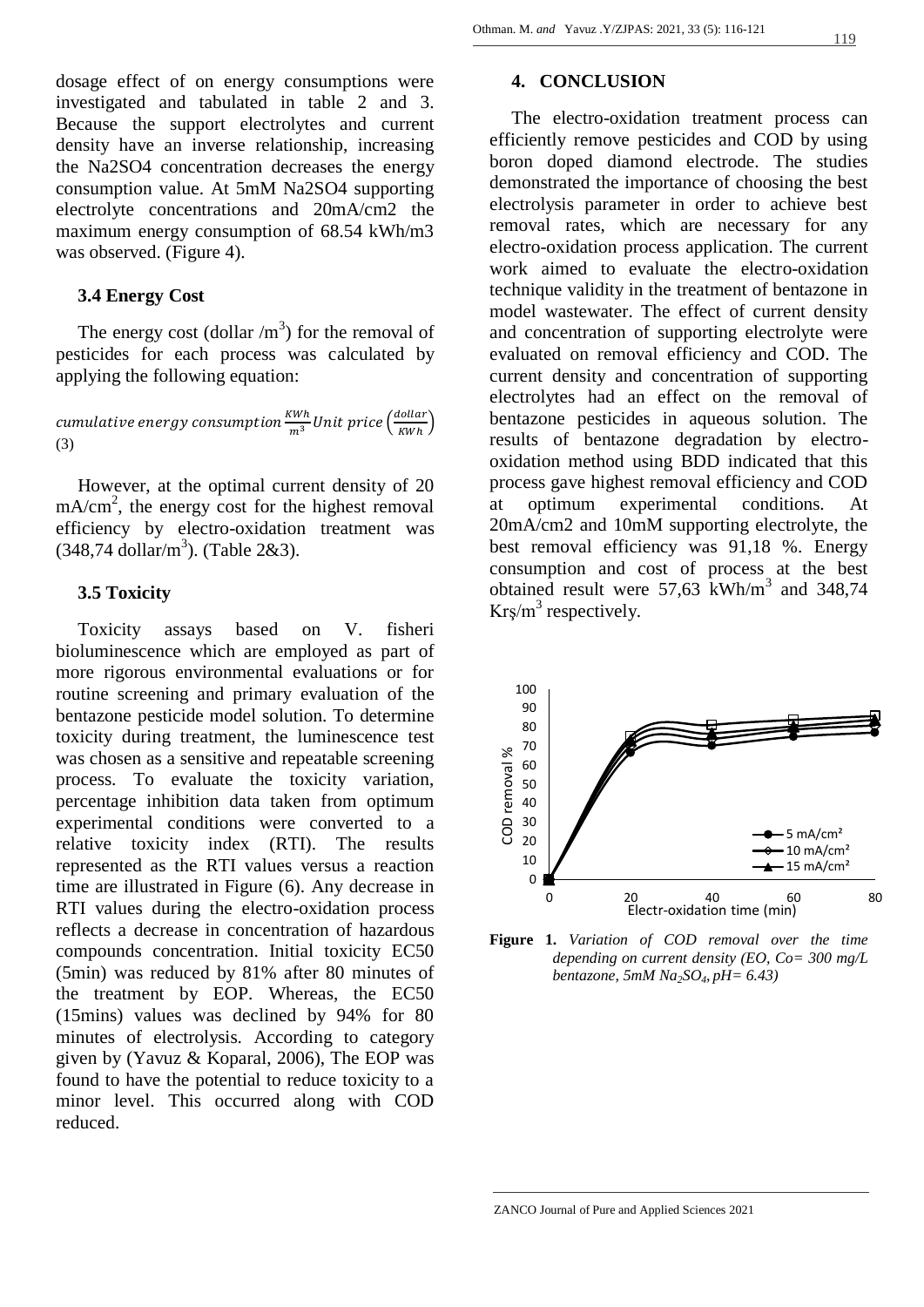

120

**Figure 2.** *Variation of COD removal over the time depending on current density (EO, Co= 300 mg/L bentazone, 10mM Na2SO4, pH= 6.31)*



**Figure 3.** *Variation of COD removal over the time depending on support electrolyte concentration (EO, Co= 300 mg/L bentazone, 20 mA/cm<sup>2</sup> )*



**Figure 4.** *Variation of energy consumption over the time depending on current density (EO, Co= 300 mg/L bentazone, 5mM Na2SO4, pH= 6.43)*



**Figure 5.** *Variation of energy consumption over the time depending on current density (EO, Co= 300 mg/L bentazone, 10 mM Na2SO4, pH= 6.31)*



 **Figure 6.** *Variation of*  $5<sup>th</sup>$  *and*  $15<sup>th</sup>$  *mins toxicity of bentazone by electro-oxidation with the time.*